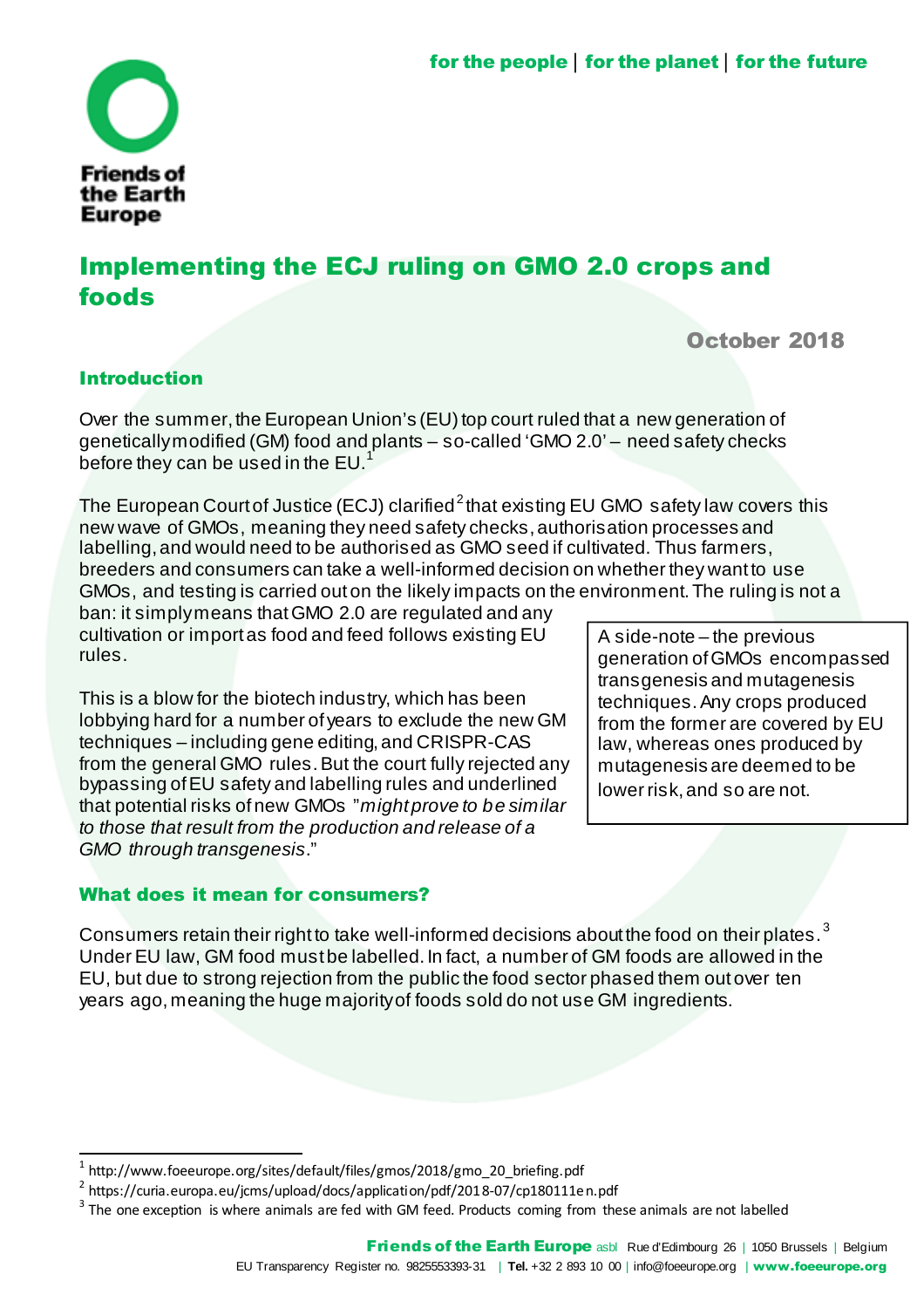#### What does it mean for farmers, breeders and the food sector?

Farmers,breeders and food processors remain able to tell whether a product is a GMO or contains GM ingredients.Thus they mustall strictly follow the so-called traceabilityand labelling requirements for GM seeds, food and feed.<sup>4</sup>

While the ECJ ruling is good news for EU companies in the food sector, which are very cautious aboutpotential GM contamination in their supplies,itdoes not totally eliminate the problem.

The next step is to ensure proper safeguards againstcontamination incidents field trials of GMO 2.0 techniques in Europe,or imports from countries outside the EU, and ensure adequate qualitycontrol systems are in place.

Unfortunately, the European Commission has yet to work on testing methods for GMO 2.0, which may cause some costs for breeders and food operators until the import controls by officials are fully implemented (see below).

The GM traceabilityrules allow breeding companies to receive information as to whether any GMO 2.0 techniques were used in the breeding process of their starting material.

#### What actions are required by national governments and the European Commission?

An ECJ ruling is always final and cannot be challenged. It enters into force immediately. The mosturgentsteps to ensure its verdict is respected are clear communication and coordination from the European Commission aboutthe next measures to fully implementthe ruling.

#### A) Testing of imports

Based on publicly available information, only one GMO 2.0 plant is grown commercially, a gene-edited rapeseed called Cibus in the USA and Canada.Therefore,imports from these countries should be tested.The European Commission should communicate immediatelyto exporters that any rapeseed imports from these countries need a certificate to ensure that they are free of gene-edited Cibus.This means a binding sampling and testing protocol for rapeseed imports similar to those developed for illegal trade with GM rice in 2006 and GM linseed in 2009.<sup>5</sup> This requires coordination from the European Commission and cannot be developed and implemented bythe EU-28 governments alone.

In addition,the European Commission should work with national laboratories to develop testing methods for new GMO 2.0 techniques such as CRISPR-CAS.Whether for old or new GM, biotech companies are legallyobliged to deliver a testing method for any GMO authorised in the EU. In addition, for imports European laboratories needs to update their

<sup>&</sup>lt;sup>4</sup> https://ec.europa.eu/food/plant/gmo/traceability\_labelling\_en

<sup>&</sup>lt;sup>5</sup> http://europa.eu/rapid/press-release\_MEMO-06-310\_en.htm; https://www.reuters.com/article/trade-gmoflax/europe-finds-gmo-in-11-canada-flax-shipments-idUSN0537374020091005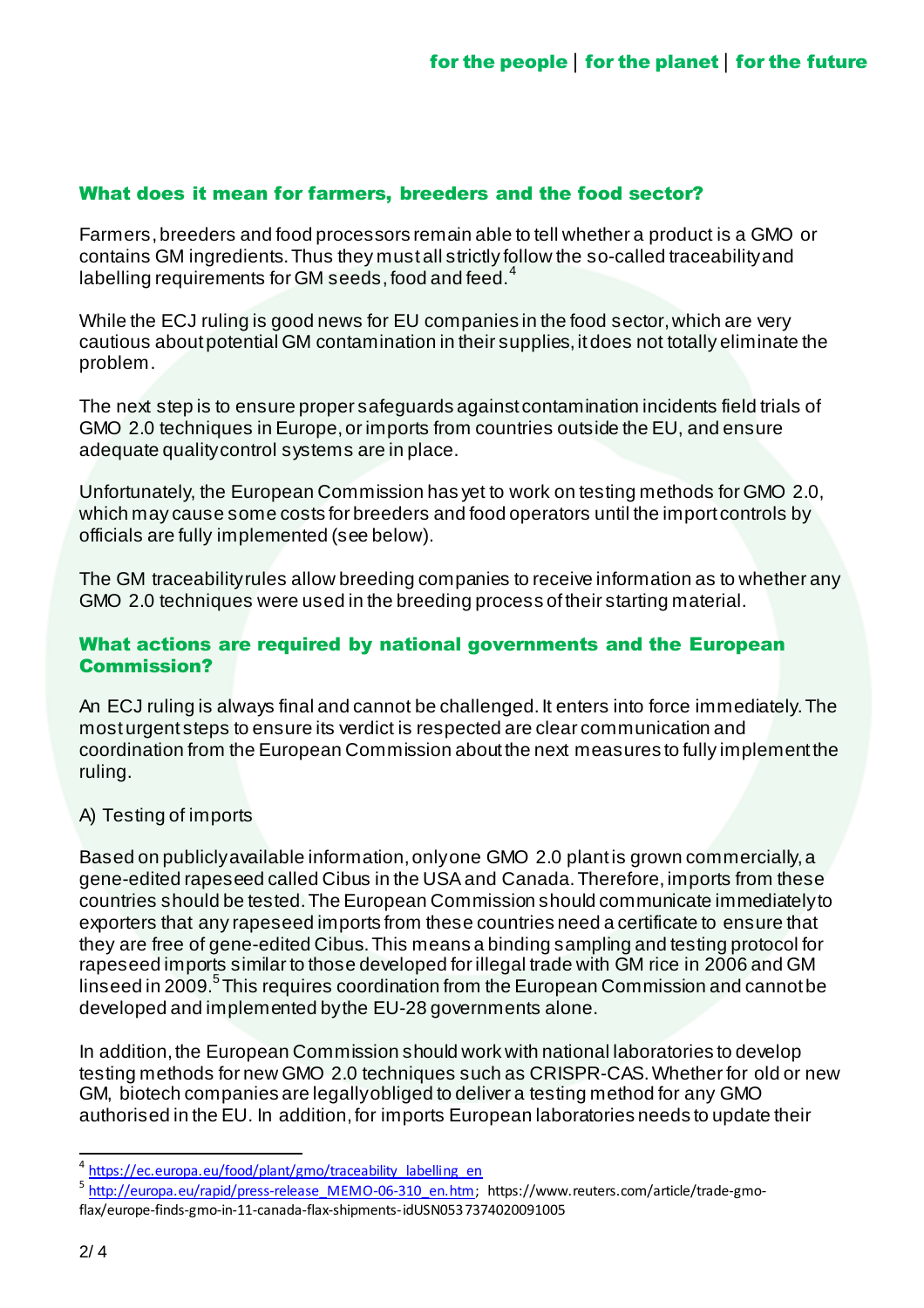testing protocols for unapproved GMO 2.0, in a similar wayto the ongoing updates for first generation GM authorised outside ofthe European Union.

#### B) Field trials

National governments need to ensure thatany outdoor field trials of GMO 2.0 crops adhere to EU and national GM legislation. Any field trials that have not been approved under the GMO legislation are illegal and mustbe stopped immediately.

#### **Conclusion**

The European Commission needs to urgentlyreassure food operators and consumers that the ECJ ruling will be immediatelyadhered to. It needs to work with testing laboratories and biotech companies to confirm that food imports meetEU safety and transparencystandards. National governments mustensure thatany outdoor release of GMO 2.0 crops strictly adheres to GMO safety laws.